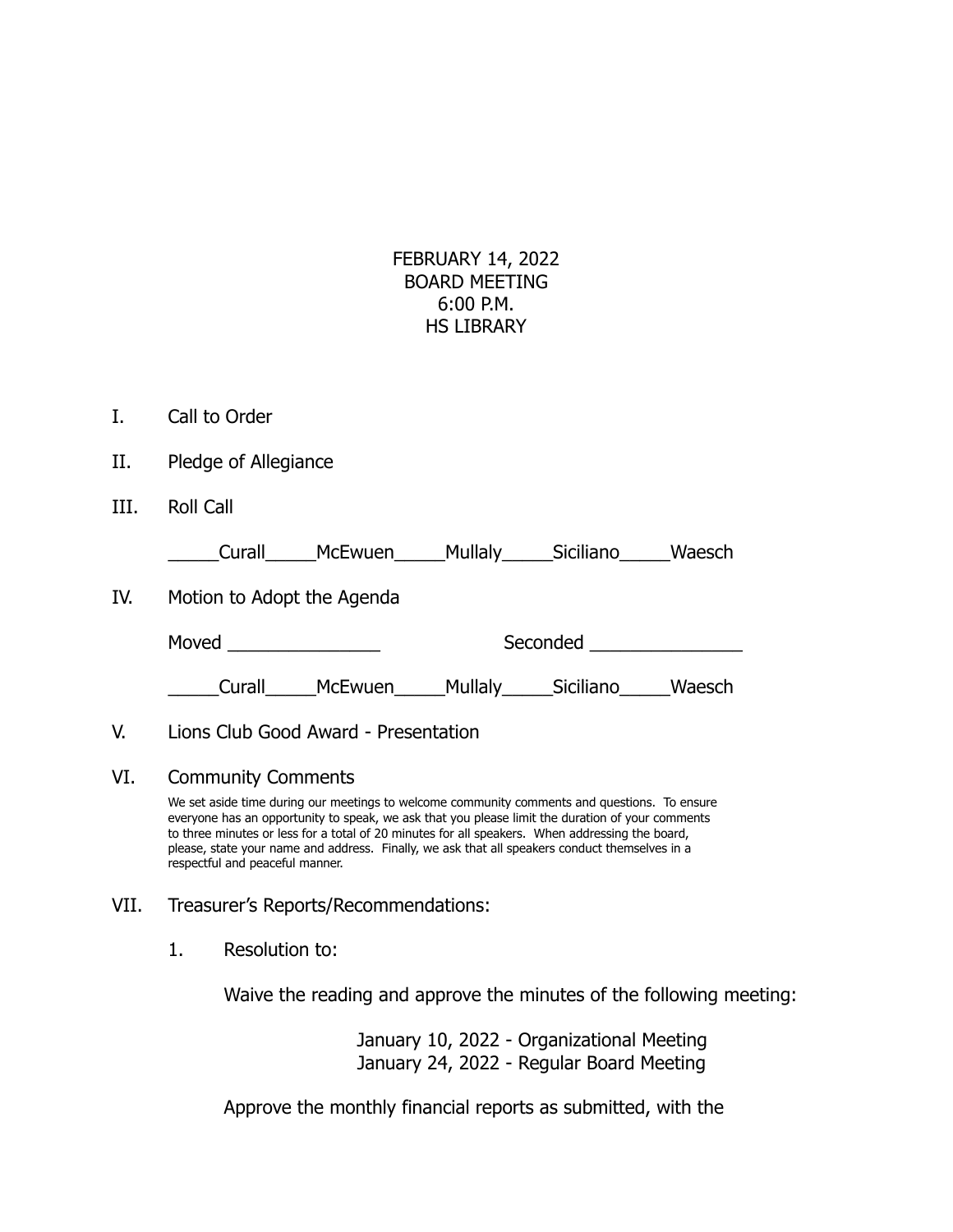authorization for payment of bills and appropriation modifications as necessary.

Moved \_\_\_\_\_\_\_\_\_\_\_\_\_\_\_ Seconded \_\_\_\_\_\_\_\_\_\_\_\_\_\_\_ \_\_\_\_\_Curall\_\_\_\_\_McEwuen\_\_\_\_\_Mullaly\_\_\_\_\_Siciliano\_\_\_\_\_Waesch

2. Resolution to approve the following appropriation adjustments based on the increase and decrease in corresponding revenue adjustments.

| 006-9222 |         | \$614.00<br>New fund |           |        |
|----------|---------|----------------------|-----------|--------|
| Moved    |         |                      | Seconded  |        |
| Curall   | McEwuen | Mullaly              | Siciliano | Waesch |

3. Resolution to approve the Ohio Schools Council Cooperative advertising and receiving bids for school bus chassis and bodies:

WHEREAS, the Rootstown Board of Education wishes to advertise and receive bids for the purchase of three 72 passenger unitized conventional school bus chassis and bodies.

THEREFORE, BE IT RESOLVED the Rootstown Board of Education wishes to participate and authorizes the Ohio Schools Council to advertise and receive bids on behalf of said Board as per the specifications submitted for the cooperative purchase of three 72 passenger unitized conventional school bus chassis and bodies.

| Moved  |         | Seconded |           |        |  |
|--------|---------|----------|-----------|--------|--|
| Curall | McEwuen | Mullaly  | Siciliano | Waesch |  |

4. Recommend the Board extend the contract for Naviance Career, through the ESC of Western Reserve Consortium, through the end of the school year, in the amount of \$943.64.

| Moved  |                | Seconded |           |        |
|--------|----------------|----------|-----------|--------|
| Curall | <b>McEwuen</b> | Mullaly  | Siciliano | Waesch |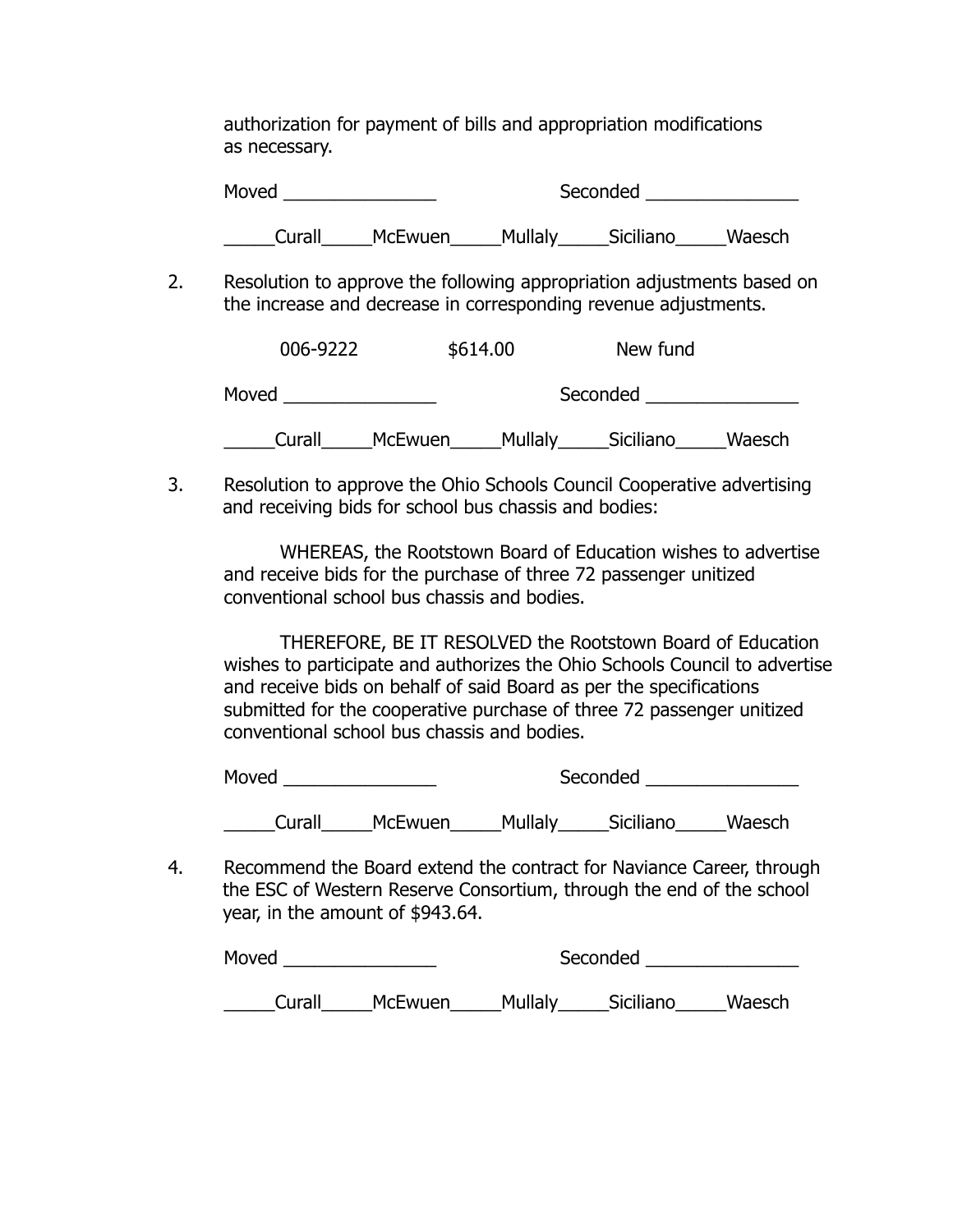- VIII. Superintendent's Reports/Recommendations:
	- 1. Recommend the Board approve FMLA for Debbie Bailey, effective February 16, 2022.

| Moved _________________                                                                                                                                                                 |         | Seconded <u>______________</u>                                                                                                                                                                                                                                        |                          |               |
|-----------------------------------------------------------------------------------------------------------------------------------------------------------------------------------------|---------|-----------------------------------------------------------------------------------------------------------------------------------------------------------------------------------------------------------------------------------------------------------------------|--------------------------|---------------|
| _____Curall______McEwuen______Mullaly______Siciliano______Waesch                                                                                                                        |         |                                                                                                                                                                                                                                                                       |                          |               |
| Recommend the Board approve the HS Course Catalog for the<br>2022-2023 school year.                                                                                                     |         |                                                                                                                                                                                                                                                                       |                          |               |
| Seconded ________________                                                                                                                                                               |         |                                                                                                                                                                                                                                                                       |                          |               |
| _____Curall______McEwuen______Mullaly______Siciliano______Waesch                                                                                                                        |         |                                                                                                                                                                                                                                                                       |                          |               |
| Recommend the Board approve the following substitutes:                                                                                                                                  |         |                                                                                                                                                                                                                                                                       |                          |               |
| <b>Stephanie McInerney</b><br>Devonne Muldowney<br>Sharon Eng<br><b>Richard Routt</b>                                                                                                   |         | Substitute Cafeteria Worker<br>Substitute Teacher<br>Substitute Teacher<br>Substitute Teacher                                                                                                                                                                         |                          |               |
|                                                                                                                                                                                         |         |                                                                                                                                                                                                                                                                       |                          |               |
| _____Curall______McEwuen______Mullaly______Siciliano______Waesch                                                                                                                        |         |                                                                                                                                                                                                                                                                       |                          |               |
| Recommend the Board approve the following supplementals:                                                                                                                                |         |                                                                                                                                                                                                                                                                       |                          |               |
| Harleigh Lindsey<br>Jacob Klicman<br>Amber Hayden<br>Amber Hayden<br>Joseph Mackle<br><b>Matthew Just</b><br>James Gerren<br>Jordan Buso<br>Katie Moore<br>Meaghan Hahn<br>Skylar Hayes |         | MS Yearbook Advisor<br><b>Fishing Club Advisor</b><br><b>HS Choir</b><br>MS Choir<br>HS Asst. Track Coach<br>HS Asst. Baseball Coach<br>HS Asst. Baseball Coach<br>HS Asst. Softball Coach<br><b>MS Track Coach</b><br><b>MS Track Coach</b><br><b>MS Track Coach</b> |                          |               |
|                                                                                                                                                                                         |         |                                                                                                                                                                                                                                                                       | <b>Seconded Seconded</b> |               |
| Curall                                                                                                                                                                                  | McEwuen |                                                                                                                                                                                                                                                                       | Mullaly______Siciliano_  | <b>Waesch</b> |